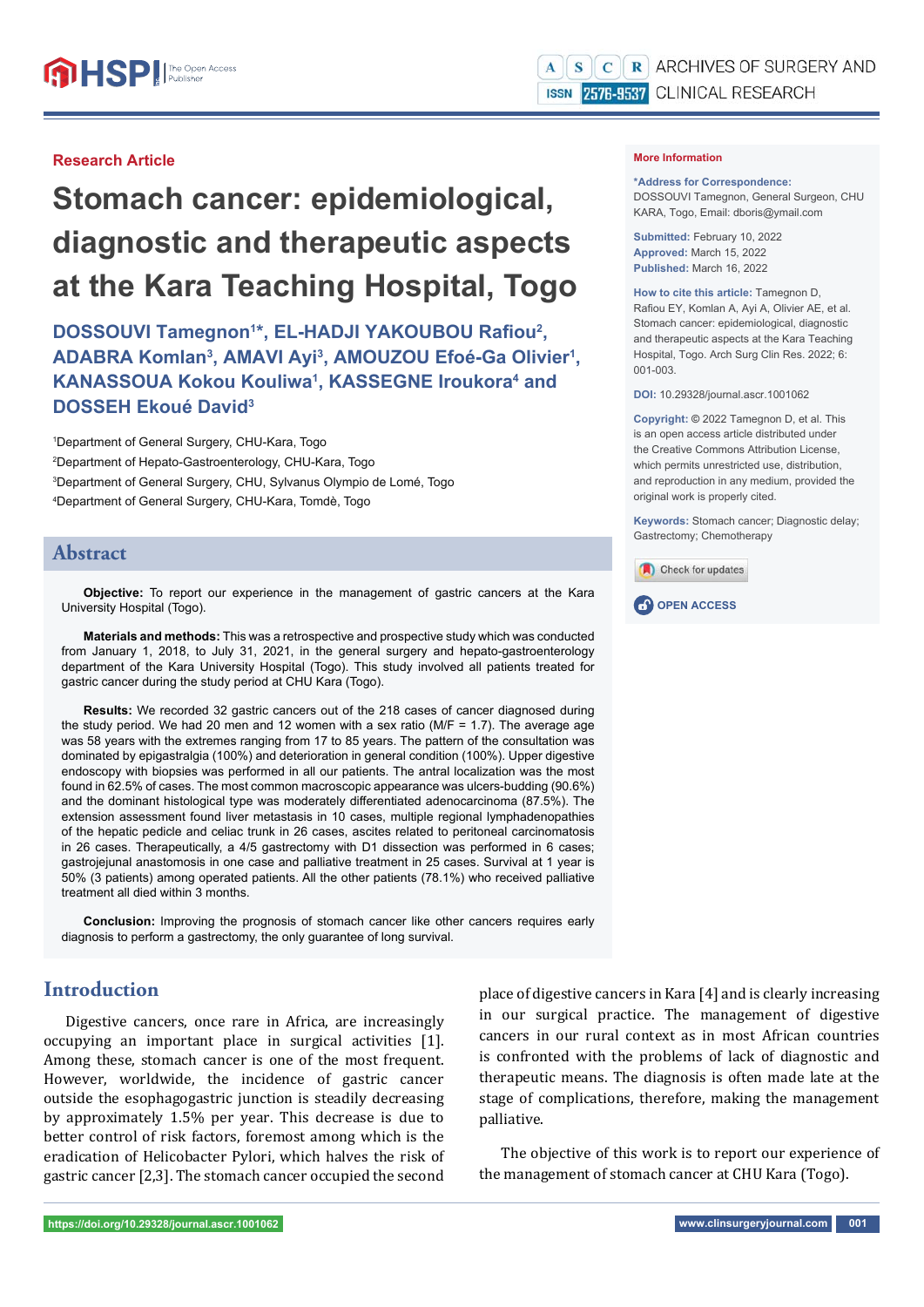

# **Materials and methods**

This was a retrospective and prospective study which was conducted from January 1, 2018, to June 31, 2021, in the general surgery and hepato-gastroenterology department of the Kara University Hospital (Togo). This study concerned all patients treated for gastric cancer during the study period. The pathological anatomy department is not available at the Kara University Hospital (Togo). The parameters studied were epidemiological (frequency, sex, age, profession, history), clinical, paraclinical, therapeutic, postoperative, and follow-up.

## **Results**

During the study period, we registered 218 cases of digestive cancers, including 32 gastric cancers. We had 20 men and 12 women with a sex ratio ( $M/F = 1.7$ ). The average age was 58 years with the extremes ranging from 17 to 85 years.

The patient history was characterized by a gastric ulcer in 22 cases and epigastralgia in 10 cases.

The pattern of the consultation was dominated by epigastralgia (100%) and deterioration in general condition (100%) as illustrated in Table 1.

One patient was classified as OMS 1, one OMS 2, and thirty patients OMS 4.

The physical examination revealed a gastric mass in only one case.

Upper digestive endoscopy with biopsies was performed in all our patients. Antral localization was the most found in 62.5% of cases. The most common macroscopic appearance was ulcero-budding (90.6%) and the dominant histological type was moderately differentiated adenocarcinoma (87.5%) as shown in Table 2.

The extension assessment found liver metastasis in 10 cases, multiple regional lymphadenopathies of the hepatic pedicle and celiac trunk in 26 cases, ascites related to peritoneal carcinomatosis in 26 cases. The staging of the cases is done in Table 3.

Therapeutically, a 4/5 gastrectomy with D1 dissection was performed in 6 cases; gastrojejunal bypass in one case and palliative treatment in 25 cases. Adjuvant chemotherapy could not be performed for several reasons: the absence of an oncology service in the Kara region and the poverty of the patients.

The postoperative course was marked by parietal suppuration in one case which regressed under local care. On the digestive level, the operated patients had resumed transit after an average of 3 days and had quickly resumed food, which improved their general condition.

| $1$ able $1.1$ allem of consultation. |     |      |  |
|---------------------------------------|-----|------|--|
|                                       | n   | $\%$ |  |
| Epigastralgia                         | 32  | 100  |  |
| Deterioration of general condition    | 32  | 100  |  |
| Dysphagia                             |     | 21.9 |  |
| Gastrointestinal bleeding             | 'n. | 15.6 |  |

| Table 2: Topography, macroscopic and microscopic appearance of gastric cancers. |                |      |  |  |
|---------------------------------------------------------------------------------|----------------|------|--|--|
|                                                                                 | $\mathsf{n}$   | $\%$ |  |  |
| Topography                                                                      |                |      |  |  |
| Antre                                                                           | 20             | 62,5 |  |  |
| <b>Fundus</b>                                                                   | 5              | 15,6 |  |  |
| <b>Fundus</b>                                                                   | 3              | 9,4  |  |  |
| <b>Diffus</b>                                                                   | 3              | 9,4  |  |  |
| Cardia                                                                          | 1              | 3,1  |  |  |
| Total                                                                           | 32             | 100  |  |  |
| Macroscopic appearance                                                          |                |      |  |  |
| Ulcero-budding                                                                  | 29             | 90.6 |  |  |
| <b>Budding</b>                                                                  | 2              | 6,3  |  |  |
| Infiltrating                                                                    | 1              | 3,1  |  |  |
| Histological type                                                               |                |      |  |  |
| Adénocarcinoma                                                                  |                |      |  |  |
| Moderately differentiated                                                       | 28             | 87.4 |  |  |
| Poorly differentiated                                                           | 2              | 6.3  |  |  |
| Well differentiated                                                             | $\overline{2}$ | 6.3  |  |  |

| Table 3: Staging of stomach cancer. |    |      |  |  |
|-------------------------------------|----|------|--|--|
| <b>Stage</b>                        | n  | %    |  |  |
| Stage 1                             |    |      |  |  |
| Stage 2                             | 6  | 18,8 |  |  |
| Stage 3                             |    |      |  |  |
| Stade 4                             | 26 | 81,2 |  |  |
| Total                               | 32 | 100  |  |  |

Survival at 1 year is 50% (3 patients) among operated patients. All the other patients (78.1%) who received palliative treatment all died within 3 months.

## **Discussion**

Gastric cancer is unevenly distributed around the world. And for good reason, there is a certain genetic and environmental susceptibility to developing this cancer. It is in East Asia that it is highest, especially in Japan and China, followed by Central Eastern and Southern Europe, particularly Portugal and South America [4]. A study of gastric cancers in Africa showed a marked increase in the incidence of this cancer in Mali compared to other African countries such as Uganda and Senegal. Similarly, this incidence is higher in sub-Saharan Africa than in North Africa [5]. These geographic variations may be related to differences in risk factors, such as the prevalence rate of Helicobacter pylori infection [6] and accessibility to diagnostic means. Stomach cancer occupies actually the second place in the digestive cancers in CHU Kara [4]. The absence of a cancer registry in Togo and the unavailability of global data (only hospital) mean that the real incidence of this pathology is underestimated.

The average age in our series is 58 years old. Stomach cancer is rare before the age of 40, qualifying it as that of the